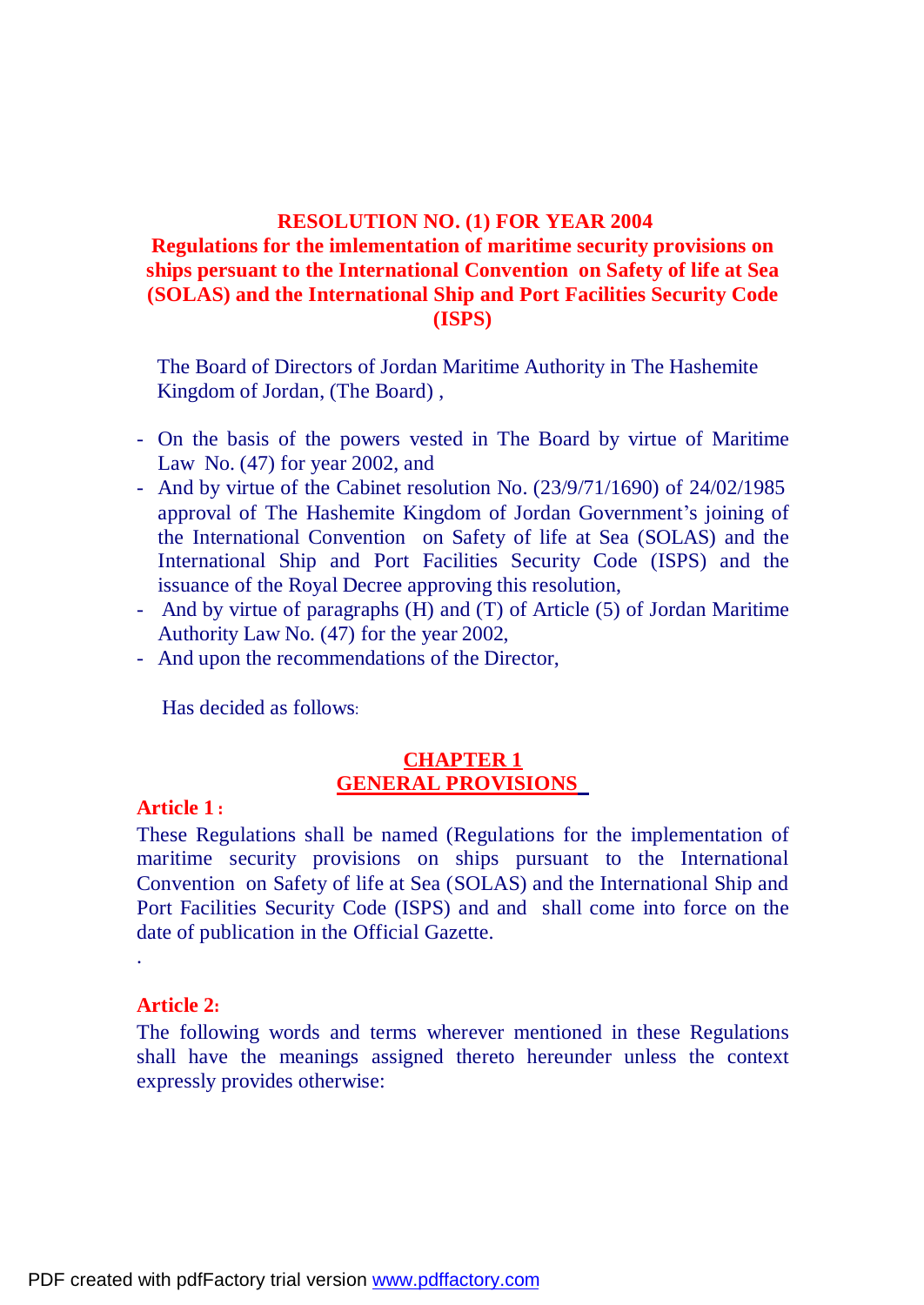| The Ministry                | The Ministry of Transport of The Hashemite Kingdom<br>of Jordan                   |
|-----------------------------|-----------------------------------------------------------------------------------|
| The Minister                | The Minister of Transport/ The Chairman of Board                                  |
|                             | Directors of Jordan Maritime Authority.                                           |
| <b>The Director</b>         | The Director General of Jordan Maritime Authority                                 |
| The Organization            | The International Maritime Organization                                           |
| The Convention              | International Convention on Safety of life at Sea<br>(SOLAS) 1974, and amendments |
| <b>The Code</b>             | The International Ship and Port Facilities Security<br>Code (ISPS)                |
| A Member State in           | A state which has ratified the Convention and become                              |
| the Convention              | party to it.                                                                      |
| <b>The Maritime</b>         | The designated official Authority to pursue the                                   |
| Administration              | Implementation of the Convention. In Jordan, it is                                |
|                             | Jordan Maritime Muthority, where it is responsible to                             |
|                             | guarantee the execution of the Code Provisions                                    |
|                             | related to the security of port facilities and the                                |
| The Authority               | interface of port activities with ships.<br>Jordan Maritime Authority             |
| <b>The Port</b>             |                                                                                   |
| The Company                 | The Port of Aqaba.<br>The party who assumes the responsibility of the             |
|                             | management, crewing and supplying the ship. This                                  |
|                             | party can be the owner or the bare boat character or                              |
|                             | any other organization which agrees to take this                                  |
|                             | responsibility and comply with the provisions of the                              |
|                             | Convention, the Code and these regulations.                                       |
| The Ship                    | The navigable maritime vessel.                                                    |
| The International           | A certificate issued by the Authority or by a                                     |
| <b>Certificate for Ship</b> | classification society authorised by the Authority to                             |
| Security                    | the ship which hoist Jordan Flag after making sure                                |
|                             | that the ship has complied with all maritime                                      |
|                             | requirements provided for in the Convention and the                               |
|                             | Code.                                                                             |
| The Passengers              | The persons onboard the ship other than the                                       |
|                             | shipmaster, the crew members or the employed people                               |
|                             | in any capacity or children who are less than one year<br>$old$ .                 |
| <b>Passenger Ship</b>       | Any ship which carries more than 12 passengers.                                   |
|                             |                                                                                   |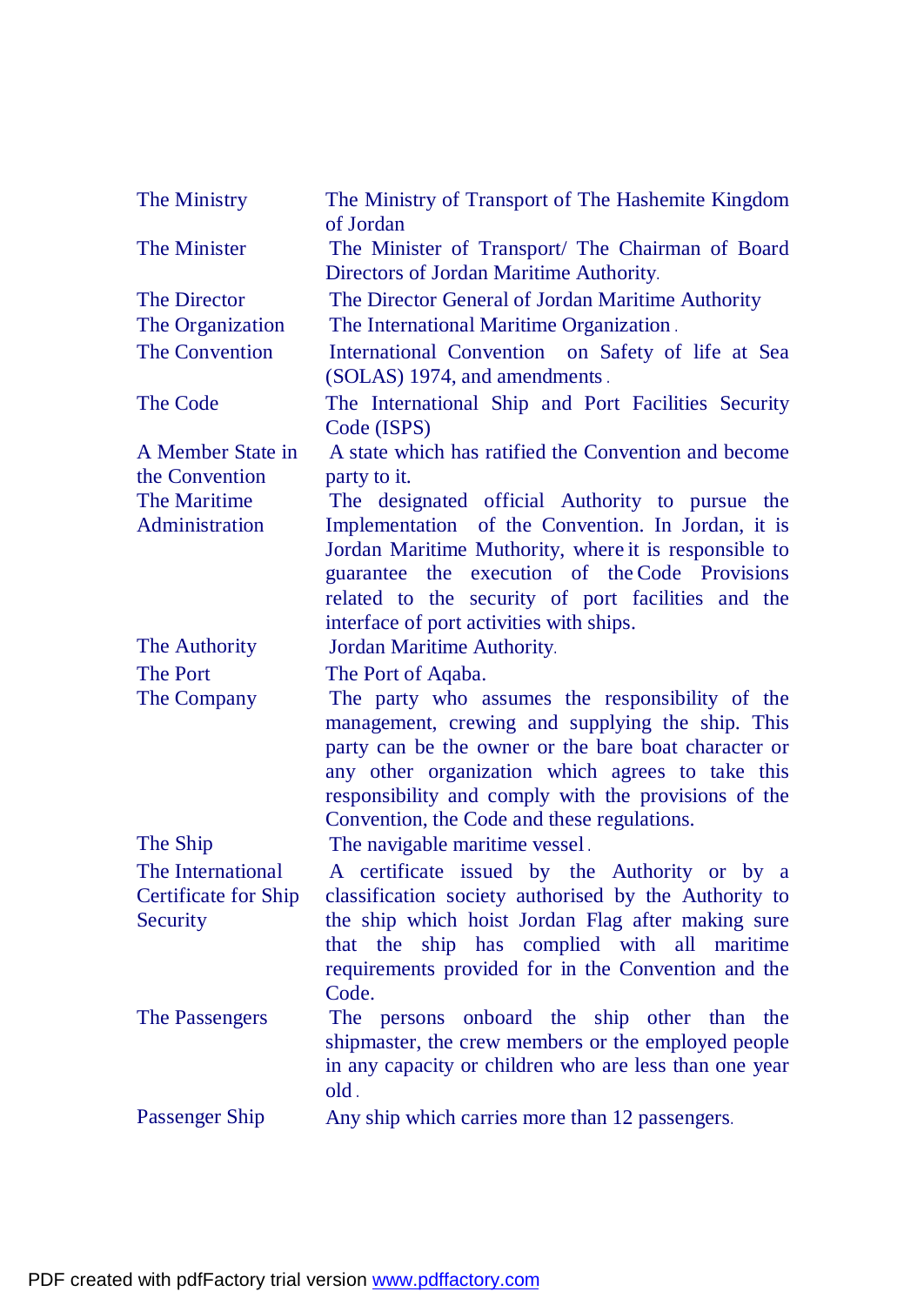| International Trip | The ship trip from the port of a state on which the |  |  |  |  |  |  |  |
|--------------------|-----------------------------------------------------|--|--|--|--|--|--|--|
|                    | Convention applies to a port located beyond the     |  |  |  |  |  |  |  |
|                    | territorial waters of that state.                   |  |  |  |  |  |  |  |

Sailor ID Card A personal document issued by the Authority which proves the eligibility of its holder to get onboard Jordanian ships for work or to perform any official tasks on the ship.

Port State Control **Officer** The person designated and authorized by the Authority to carryout the inspections of maritime security requirements on board foreign ships calling at Jordanian Ports .

Ship Security **Officer** The person on board the ship, accountable to the master, designated by the Company as responsible for the security of the ship, implementation and maintenance of the ship security plan, and for liaison with the company security officer and port facility security officers.

Port Facility Security Officer The person designated as responsible for the development, implementation, revision and maintenance of the port facility security plan and for liaison with the ship security officers and company security officers.

Company Security **Officer** The person designated by the the Copmpany for ensuring that the ship security assessment is carried out; that the ship security plan is developed, submitted for approval, and thereafter implemented and maintained, and for liaison with port facility security officers and the ship security officer.

Ship security plan A plan develped to ensure the application of measures on board the ship designed to protect persons on board, cargo, cargo transport units, ship's stores or the ship from the risks of a security incident.

Port facility security plan A plan developed to insure the application of measures designed to protect the port facility and ships, persons, cargo, cargo transport units and ship's stores within the port facility from the risks of a security incident.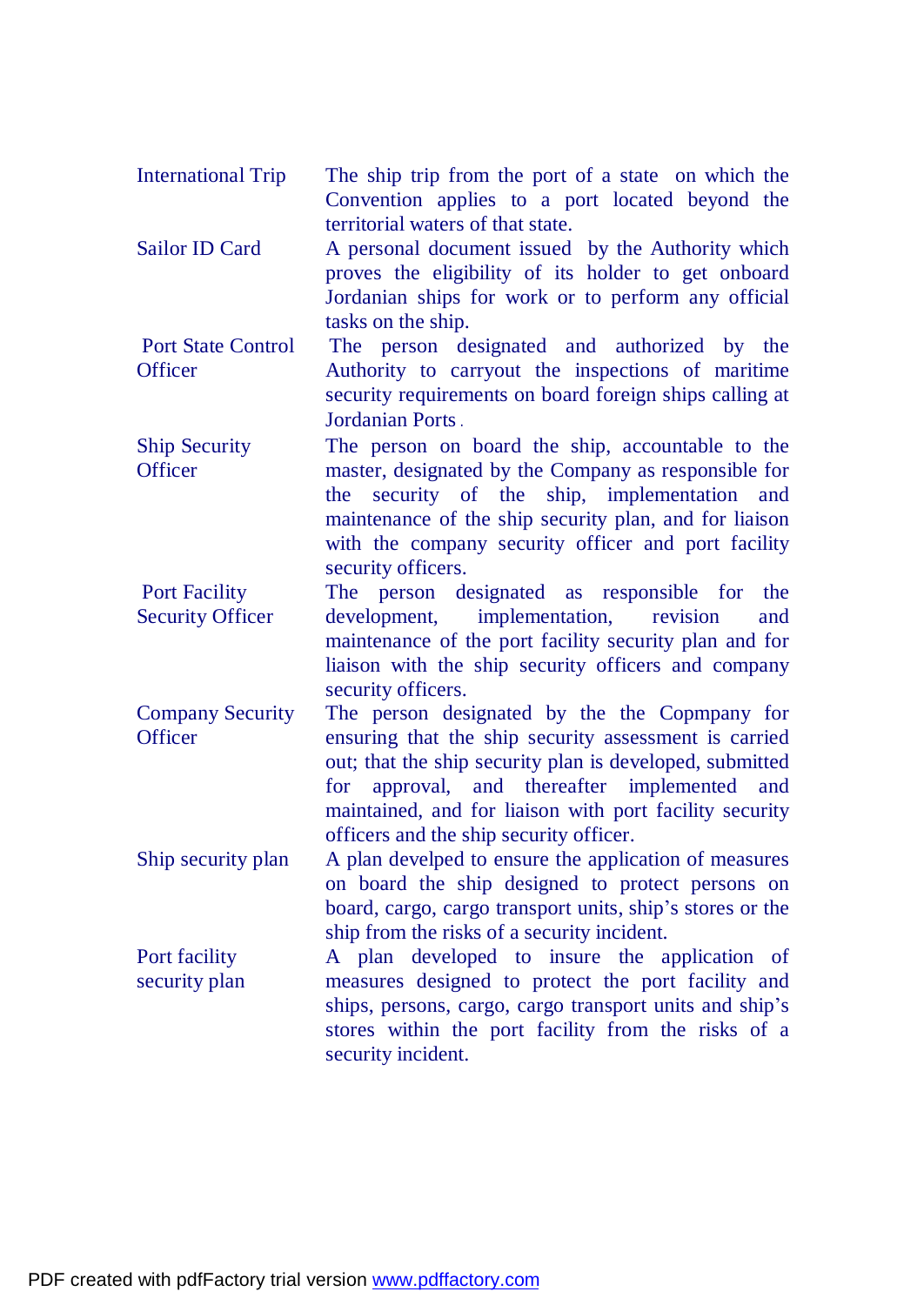Maritime security incident An incident committed against the security of ships or port facilities or the fixed maritime platforms, in a misappropriation or stealing manner or smuggling illegal drugs or utilizing ships for illegal immigration, piracy and armed plundering or damaging acts or terrorism .

- Security level 1 The level for which minimum appropriate protective security measures shall be maintained at all times.
- Security level 2 The level for which appropriate additional protective security measures shall be maintained for a period of time as a result of heightened risk of a security incident.
- Security level 3 The level for which further specific protective security measures shall be maintained for a limited period of time when a security incident is probable or imminent, although it may not be possible to identify the specific target.

Coastal navigation The movement of navigable ships within the territories where port regulations are implemented or within the limits of the territorial waters .

# **Article 3:**

A committee called (The committee of implementing the provisions of maritime security requirements in The Hashemite Kingdom of Jordan) shall be set up and headed by the Director and the Membership of:

- 1) The director of International Relations and Planning Department at the Authority.
- 2) The director of the Technical Affairs and Maritime Safety Department at the Authority.
- 3) A representative from the Ports Corporation.
- 4) A representative from the security departments.
- 5) A representative from the Royal Navy.
- 6) Deputy Director of Aqaba Development Company for Port, Transport and Logistics Affairs.
- 7) Director of Aqaba Costoms Department.
- 8) Chief of Staff of Southern Military District.

## **to perform the following tasks:**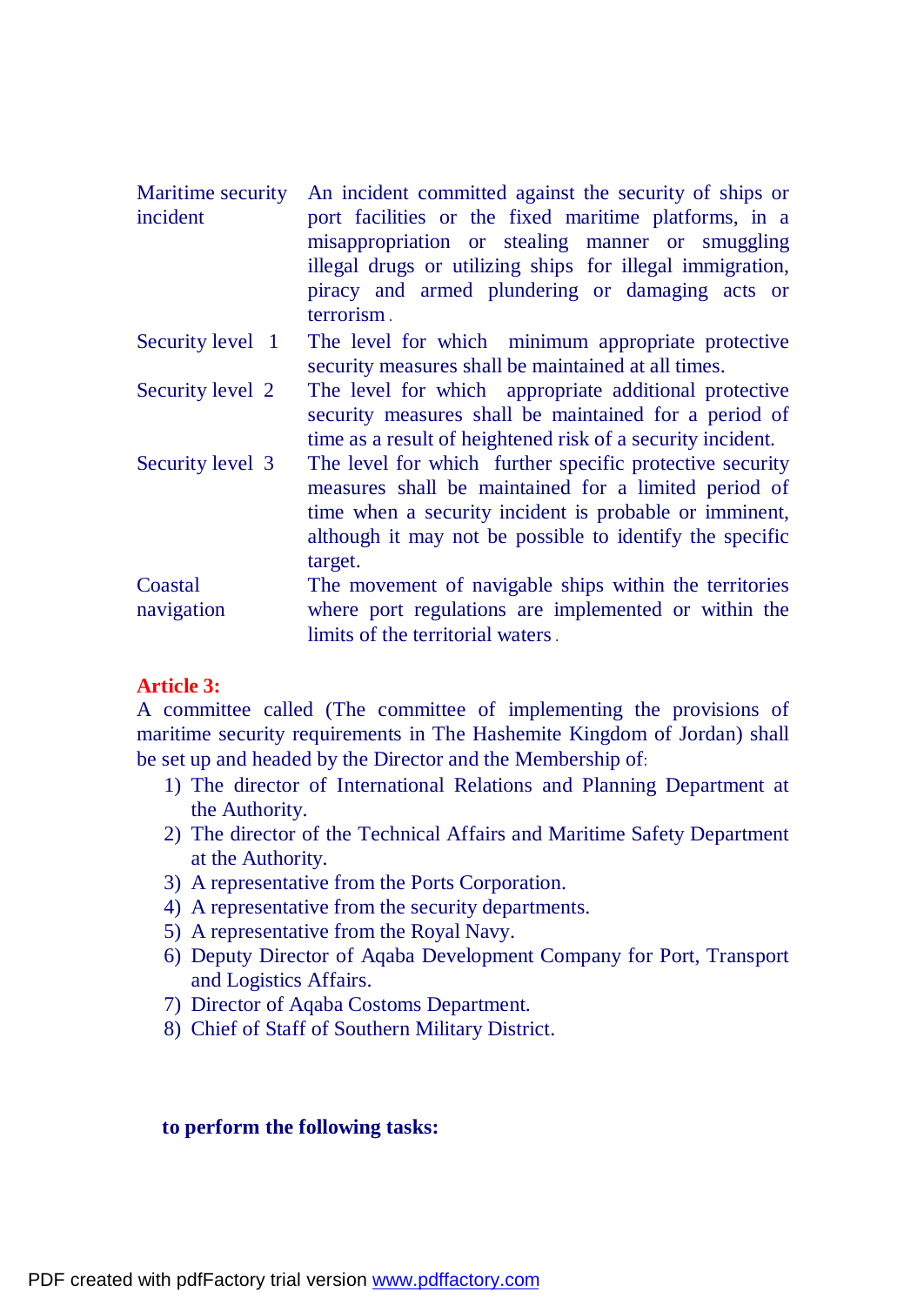- 1- Approving the Security plans for Jordanian Port facilities, and revision of the documents submitted to the Authority for ratifcation and approval. The Committee is entitled to request any documents it sees necessary for approval and ratification.
- 2- Setting of the applicable security level in Jordanian Ports and territorial waters.
- 3- Responding to ship security alerts, giving guidance and instructions, and activatingemergency plans .
- 4- Supervising the implementation of maritime security measures mentioned in these regulations, the Convention and the Code for ships and port facilities, in addition to other relevant National and International Legislations.

# **Article 4:**

These Regulations apply to:

*First)* **S**hips engaged on international voyages as follows:

- 1- Passenger ships and high-speed passenger craft .
- 2- Cargo ships and high-speed cargo craft of 500 gross tonnage and upwards .
- 3- Mobile offshore drilling units .

*Second)* Port facilities serving such ships engaged on international voyages.

*Third*) These Regulations do not apply to warships, naval aids and auxiliaries or ships owned by the Government and used on Government noncommercial service.

# **Article 5:**

- A- The Authority shall set the applicable security level on Jordanian ships,or foreign ships upon entering Jordanian territorial waters in cooperation with the concerned authorities. Foreign ships have to act according to security levels set for Jordanian Ships.
- B- Jordanian ships must carry a certified security plan on board. The company or the ship master must notify the Authority of any changes on the security plan or the ship crew.

# **CHAPTER TWO**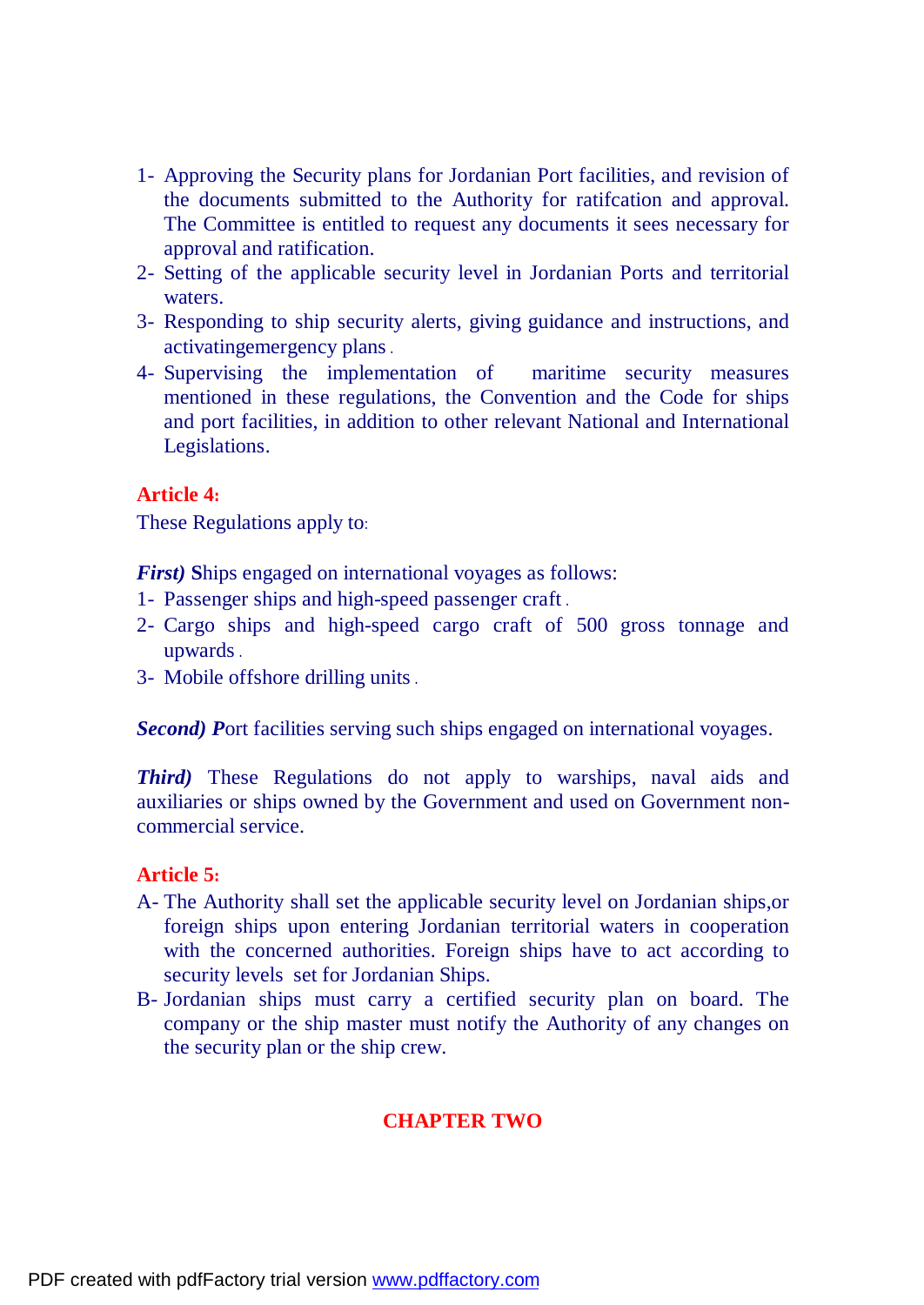## **Verification of ships for the purpose of issuing the International Ship Security Certificate**

## **Article 6:**

# **Each Jordanian ship to which these regulations apply shall be subject to the verifications and inspections specified below when issuing the International Ship Security Certificate:**

- 1- An initial verification before the ship is put in service and prior to the issuance of the International Ship Security Certificate which shall include a complete verification of its security system and any associated security equipment covered by the provisions of Chapter  $(X1-2)$  and Chapter  $(V)$ of the Convention, the Code and the approve ship security plan. The verification shall ensure that the security system and any associated security equipment of the ship fully complies with the requirements of Chapter  $(X1-2)$  of the Convention and the Code and fit to the type, size and service for which the ship is intended.
- 2- A renewal verification at intervals specified by the Authority, but not exceeding five years.
- 3- At least one one intermediate verification between the second and third anniversary date of the certificate as defined in the Code. The said intermediate verification shall include inspection of the security system and any associated security equipment of the ship to ensure that it remains satisfactory for the service for which the ship is intended. Such intermediate verification shall be endorsed on the certificate.
- 4- Any additional verifications or inspections as determined by the Authority .

## **Article 7:**

The verifications of ships shall be carried out by the officers of the Authority which may entrust the verifications to a recognized security organisation. In any case, the verifications shall include:

- 1. Ensuring that the ship security assessment and the verifications are carried out appropriately and efficiently and that all necessary inspections and certifications shall be carried out accordingly.
- 2. Ensuring that the security system and any associated security equipment of the ship are maintained after the verification is completed in accordance with chapters (XI-2-2-6), (XI-2-2-4)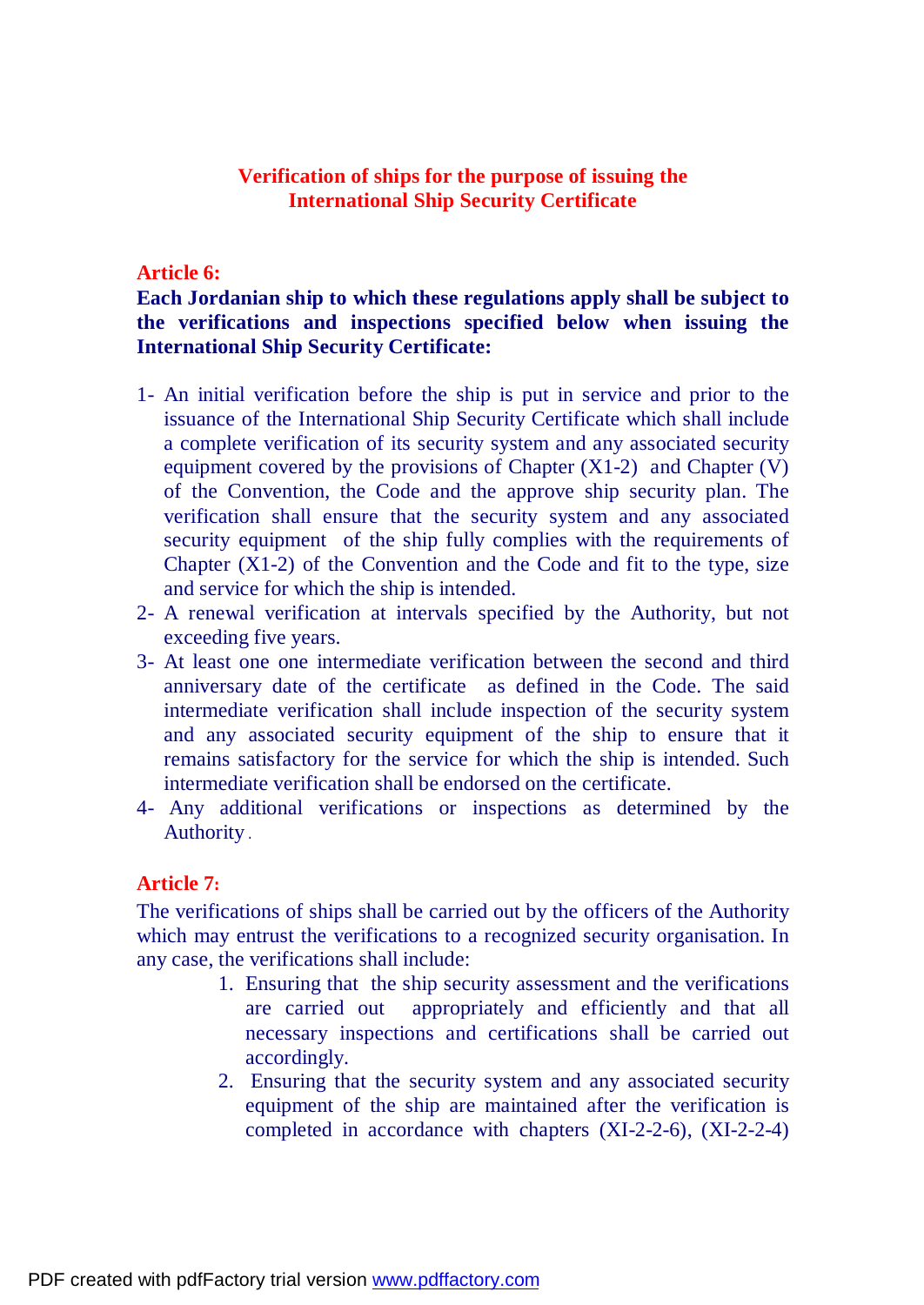of the Convention and the Code and the approved Ship Security Plan.

3. Ensuring that no changes are made to the security system, the associated security equipment of the ship or the ship security plan without the approval of the Authority.

# **Article 8:**

The ship security assessment is an essential and integral part of the process of developing the ship security plan. The ship security assessment shall include the following elements:

- 1- Identification of existing security measures and procedures on board the ship.
- 2- Identification of key shipboard operations that it is important to protect including loading/unloading operations, and crew and passenger and other persons embarkation.
- 3- Identification of possible threats and weaknesses of the shipboard operations and the likelyhood of their occurrence including the human factor, the infrastructure or the policies and procedures used in operation and management of the ship.
- 4- Documentation of the ship security assessment process and revision of it .

# **Article 9:**

- 1- Each Jordanian ship shall carry on board the ship security plan approved by the Authority. The Authority may entrust the preparation, review and approval of the ship security plan or of amendment of a previosly endorsed plan to a recognized security organisation.
- 2- In case the Authority has entrusted a recognized security organisation with the preparation, review and approval of the ship security plan or of amendment of a previosly endorsed plan, this organisation must not have been involved in either the preparation of the ship security assessment or the ship security plan or the amendments under review.

# **Article 10:**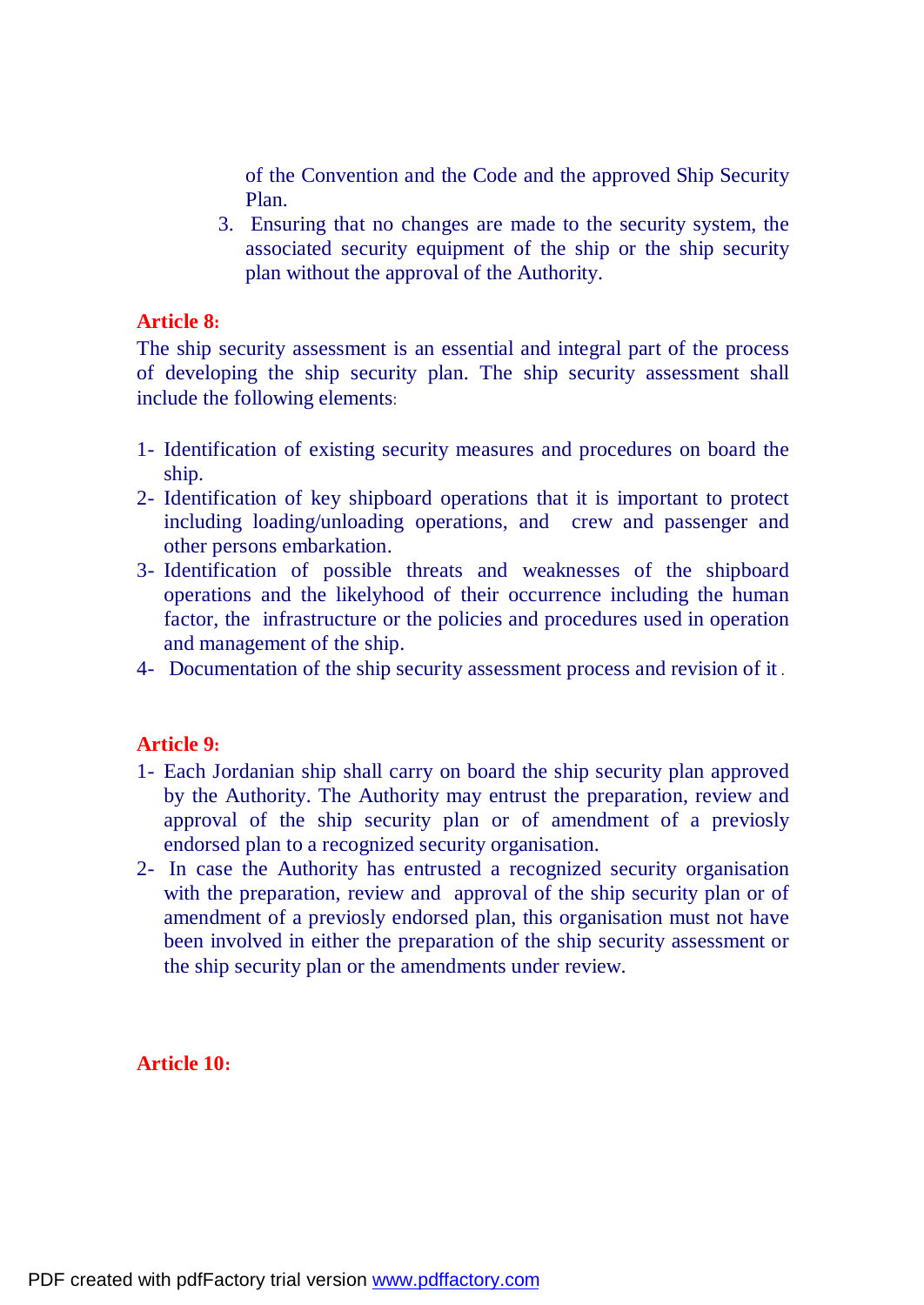The ship security plan shall be in the working language of the ship with a translation into the English language if the language used is not English, and shall address the following:

- 1- Detailed measures to deal with each security level as specified in the Code.
- 2- The ship security plan or its amendments that are presented by the company for endorsement must be accampanied by the ship security assessment on the basis of which the plan was prepared. .
- 3- Measures to prevent weapons, dangerous substances and devices intended for use against persons, ships or ports and the carriage of which is not authorized from being taken on board the ship.
- 4- Identification of restricted areas and measures for the prevention of unauthorized access to them.
- 5- Measures and precautions for the prevention of unauthorized access to the ship.
- 6- Procedures for responding to security threats or breaches of security including provisions for maintaining critical operations of the ship or ship/port interface.
- 7- Procedures for responding to any security instructions may be given by a state the ship is navigating in its territorial waters at security level 3.
- 8- Procedures for evacuation in case of security threat or breaches of security.
- 9- Duties of shipboard personnel aasigned security responsibilities and of other shipboard personnel on security aspects.
- 10- Procedures for auditing the security activities.
- 11- Procedures for training, drills and exercises associated with the plan .
- 12- Procedures for interfacing with port facility security activities.
- 13- Procedures for periodic auditing the security activities.
- 14- Procedures for reporting security incidents.
- 15- Identification of ship officer.
- 16- Identification of the ship security officer including 24-hour contact details.
- 17- Procedures to ensure the inspection, testing, calibration and maintenance of any security equipment provided on board.
- 18- Documentation of the frequency of testing or calibration of any security equipment provided on board.
- 19- Identification of the locations where the ship security alert system activation points are provided.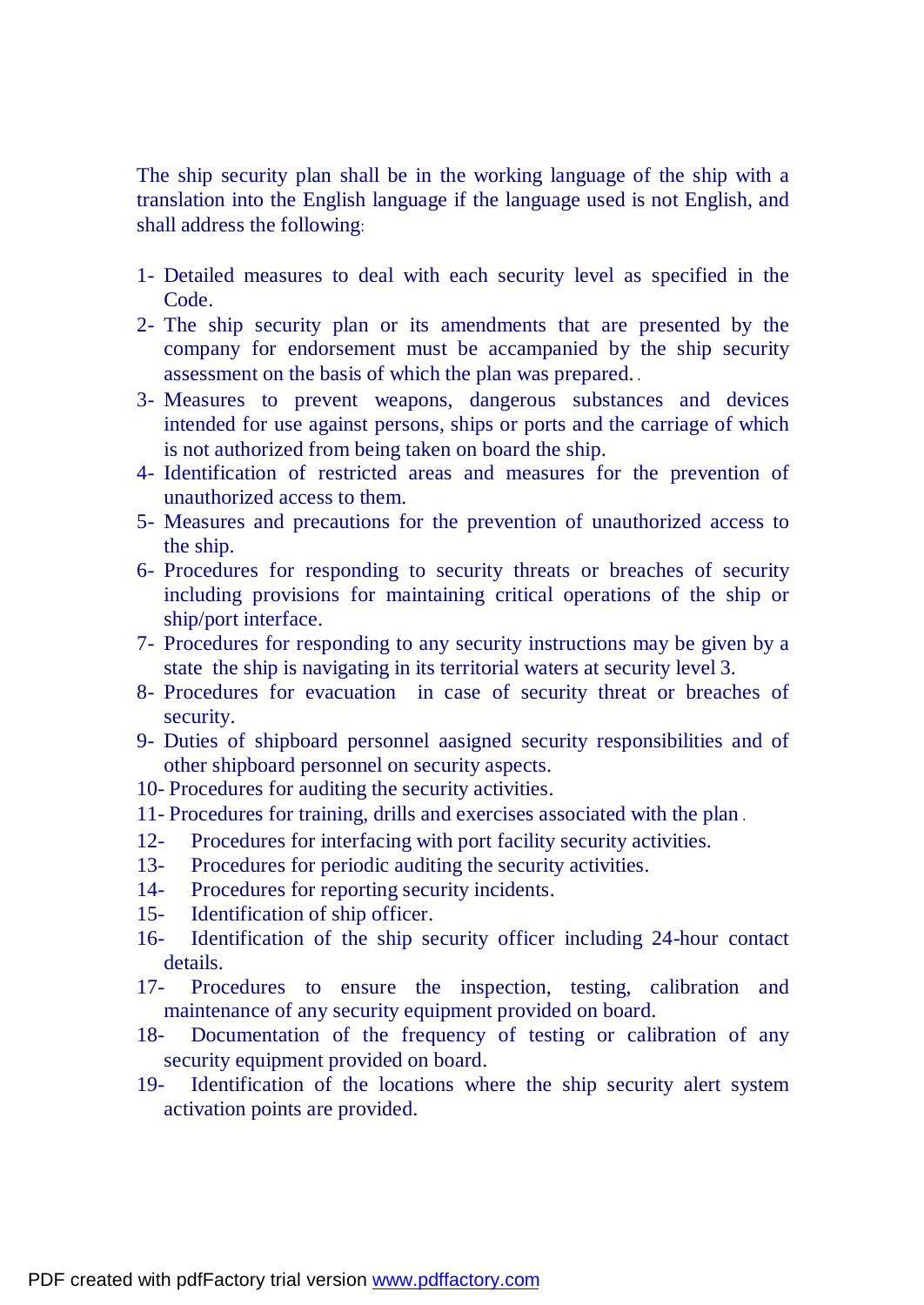**20-** Procedures, instructions and guidance on the use of the ship security alert system, including the testing, activation, deactivation and resetting and to limit the false alerts.

#### **CHAPTER THREE**

#### **Duration and Validity of the International Ship Security Certificate**

#### **Article 11:**

The International Ship Security Certificate shall be issued for a period not exceeding five years as follows:

- Upon the completion of the initial verification for issuing the certificate for the first time or after the completion of the renewal verification within three months before the expiry date of the existing certificate. The new certificate shall be valid from the date of completion of the renewal verification to a date not exceeding five years from the date of expiry of the exisiting certificate.
- When the renewal verification is completed more than three months before the expiry date of the existing certificate, the new certificate shall be valid from the date of completion of the renewal verification to a date not exceeding five years from the date of completion of the renewal verification.
- The validity of the certificate may be extended beyond the expiry date for five years provided that the verifications referred to in Article (6) of these regulations are when the certificate is issued for a period of five years are carried out as appropriate.
- If a renewal verification has been completed and a new certificate cannot be issued or placed on board the ship before the expiry date of the exisiting certificate, the Authority or the the recognized security organization acting on its behalf may endorse the existing certificate and such a certificate shall be accepted as valid for a further period which shall not exceed five months from the expiry date.

## **Article 12:**

The Authority may extend the period of validity of the certificate, if a ship, at the time when a certificate expires, is not in a port in which it is to be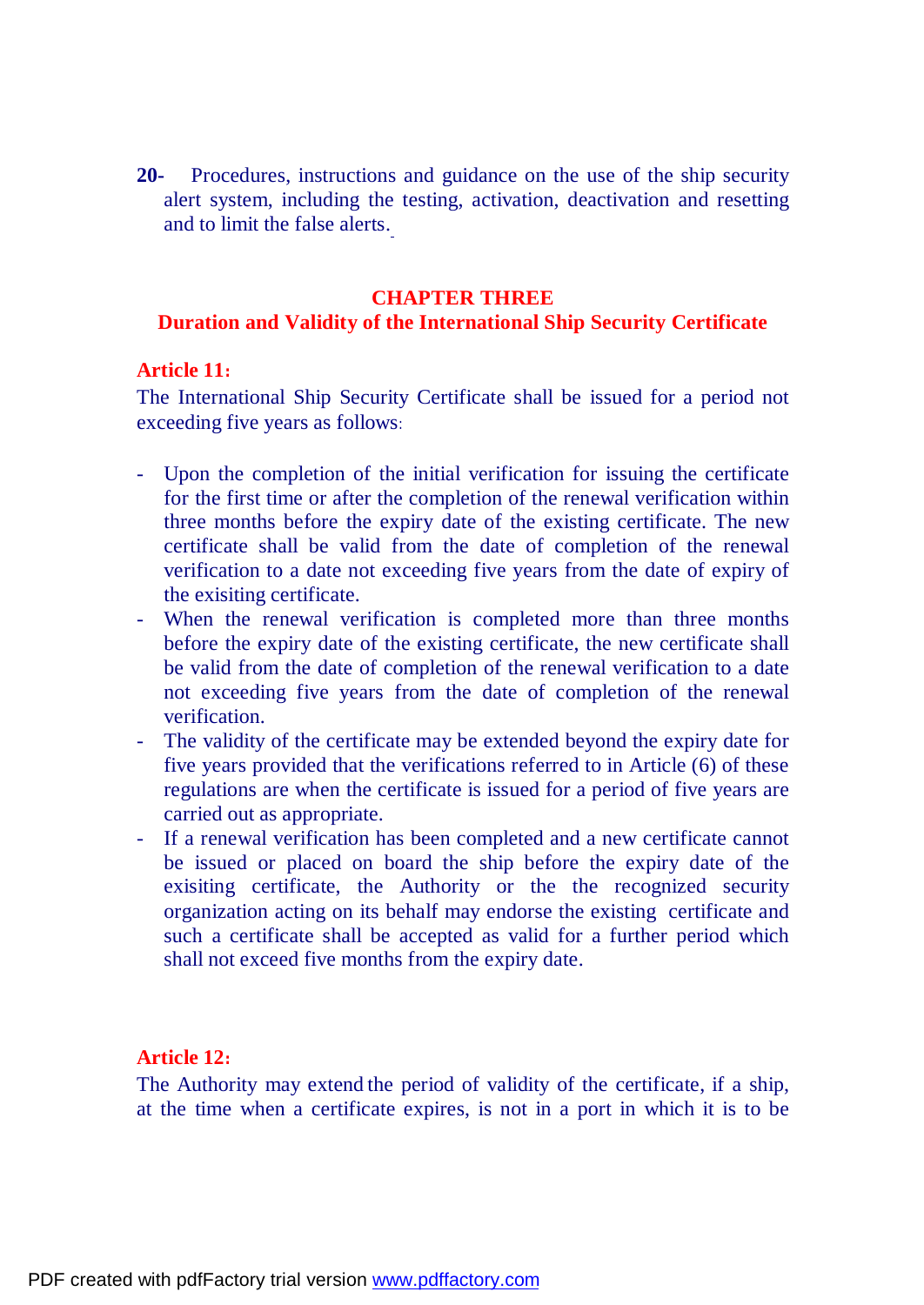verified. However, this extension shall be granted only for the purpose of allowing the ship to complete its voyage to the port in which it is to be verified and only in cases where this verification does not jeopardize the security of the ship.

## **Article 13:**

The ship to which an extension is granted shall not, on its arrival in the port in which it is to be verified, be entitled by virtue of this extension to leave the port without having a new certificate. When the renewal verification is completed, the new certificate shall be valid to a date not exceeding five years from the expiry date of the existing certificate before the extension was granted.

#### **Article 14:**

The Authority may extend a certificate issued to a ship engaged on short voyages which has not been extended under the foregoing provisions of these Regulations for a period of grace of up to one month from date of expiry stated on it. When the renewal verification is completed, the certificate issued before the extension shall be valid.

#### **Article 15:**

If the intermediate verification is completed before the period specified in Para. (3) of Art. (6) of these regulations, then:

- 1- The expiry date shown on the certificate shall be amended by endorsement to a date which shall not be more than three years later than the date on which the intermediate verification was completed.
- 2- The expiry date may remain unchanged provided one ore more additional verifications are carried out so that the maximum intervals between the verifications prescribed in Art. (6) of these regulations are not exceeded.

#### **Article 16:**

A certificate issued under Art. (11) of these regulations shall cease to be valid in any of the following cases:

- A- If the relevant verifications prescribed in Art. (6) are not completed within the specified periods.
- B- If the certificate is not endorsed in accordance with para. (1) of Article (15) of these regulations .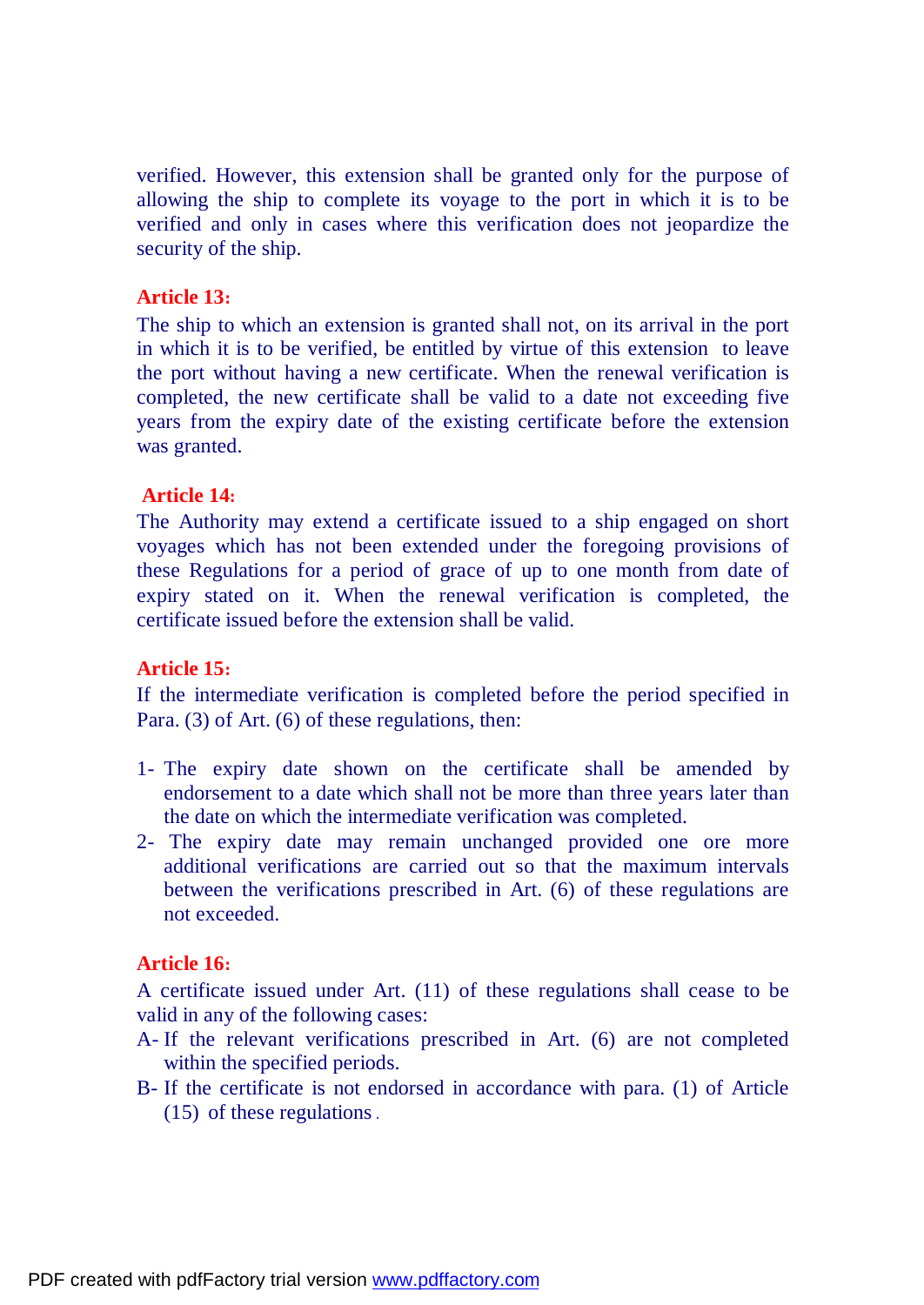- C- If the responsibility of the management or the operation of the ship is transferred to another company .
- D- Upon transfer of the ship to the flag of another state.

#### **Article 17:**

Upon registration of a ship under the Jordanian flag, copies of the International Ship Security Certificate or all information relating to the International Ship Security Certificate carried by the ship before the registration should be transmitted to the Authority in addition to copies of available verification reports.

#### **Article 18:**

When the responsibility of the management and operation of a ship is assumed by another company, the previous company shall, as soon as possible, transmit to the new company copies of any information related to the International Ship Security Certificate or to facilitate the renewal verifications.

## **CHAPTER FOUR ISSUANCE AND ENDORSEMENT OF THE INTERIM INTERNATIONAL SHIP SECURITY CERTIFICATE**

## **Article 19:**

An Interim International Ship Security Certificate valid for six months or up to the date of issuance of the International Ship Security Certificate, whichever comes first, shall be issued by the Authority or on behalf of the Authority when the Authority is fully satisfied that the ship complies with the verification requirements prescribed in Art. (6) of these regulations and in a form corresponding to the model given in the appendices of the Code, and for the following cases:

- 1- A ship without an International Ship Security Certificate, on delivery or delivery to a new owner or enrty or re-entry into service.
- 2- Transfer of a ship from the flag of a Non-Contracting Government to the flag of a Contracting Government.
- 3- A company assumin the responsibility for the operation of a ship not previously operated by that company.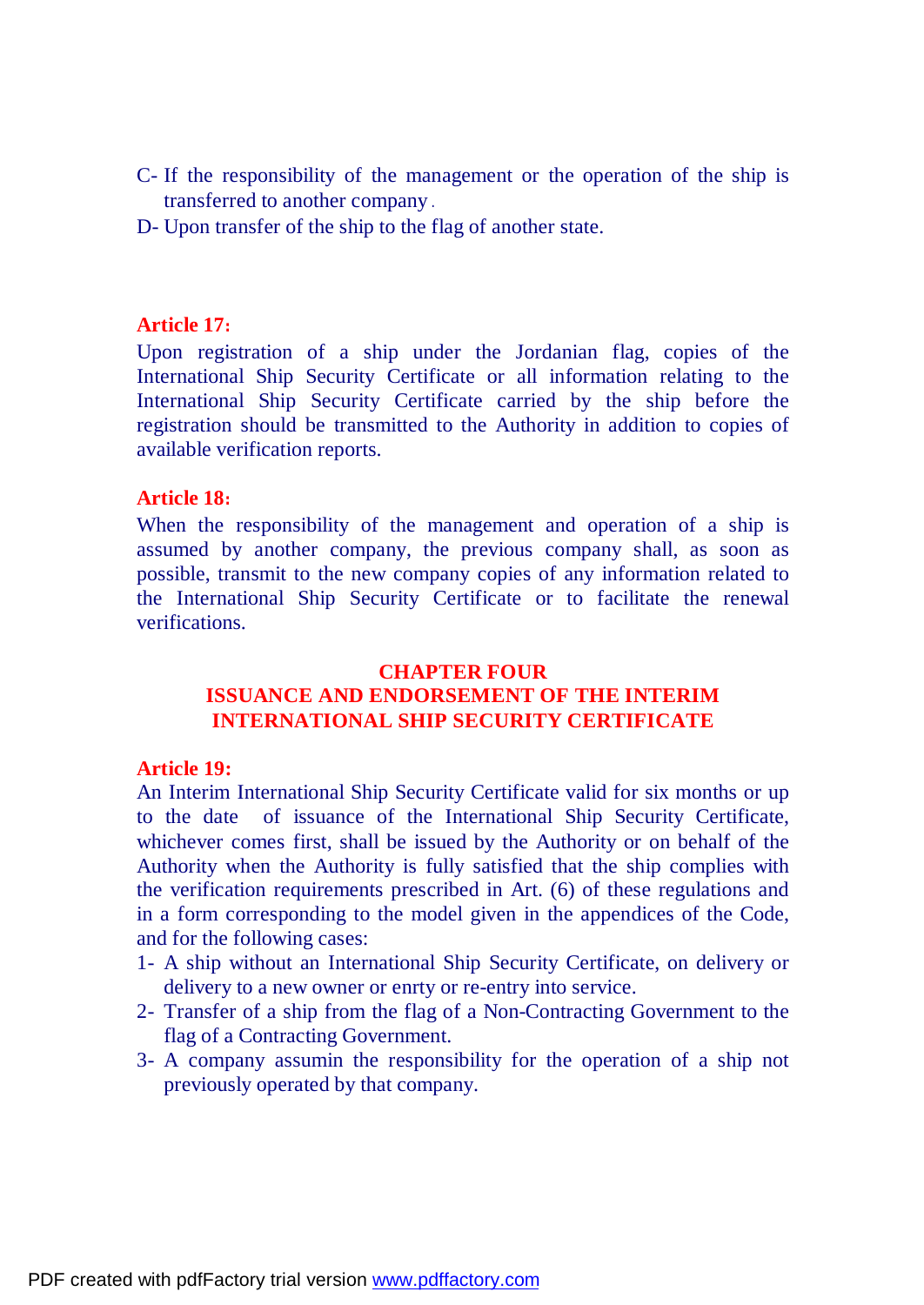## **Article 20:**

Not withstanding the provisions of Article (19) of these regulations, an interim International Ship Security Certificate shall only be issued when the Authority or the recognized security organisation approved by the Authority has verified that:

- 1- The ship security assessment required by the Code has been completed.
- 2- A copy of the ship security plan meeting the requirements of chapter XI-2 of the Convention and the Code is provided on board. Has been submitted for review and approval and is being implemented on the ship.
- 3- The ship is provided with a ship security alert system meeting the requirements of regulation  $(XI-2_6/2)$ .
- 4- The company security officer has assured that:
- The ship security plan has been reviewed for compliance with the requirements of the Code.
- The plan has been submitted for approval
- The plan is being implemented on the ship
- 5- The Necessary arrangements, including arrangements for drills, exercises, and internal audits have been made through which the company security officer is satisfied that the ship will successfully complete the required verification in accordance with Art. (6) within (3) months .
- 6- Arrangements have been made for carrying out the required verifications under Art. (6).
- 7- The master, the ship security officer and other ship's personnel with specific security duties are familiar with their duties and responsibilities as specified in the ship's security plan placed on board and have been provided with such information in the working language of the ship's personnel or the language understood by them.
- 8- The ship security officer meets the requirements of the Code .

## **Article 21:**

An Inyerim International Ship Security Certificate shall not be issued to a ship, if in the judgement of the Authority or the recognized security organisation, one of the purposes of the ship or a company in requesting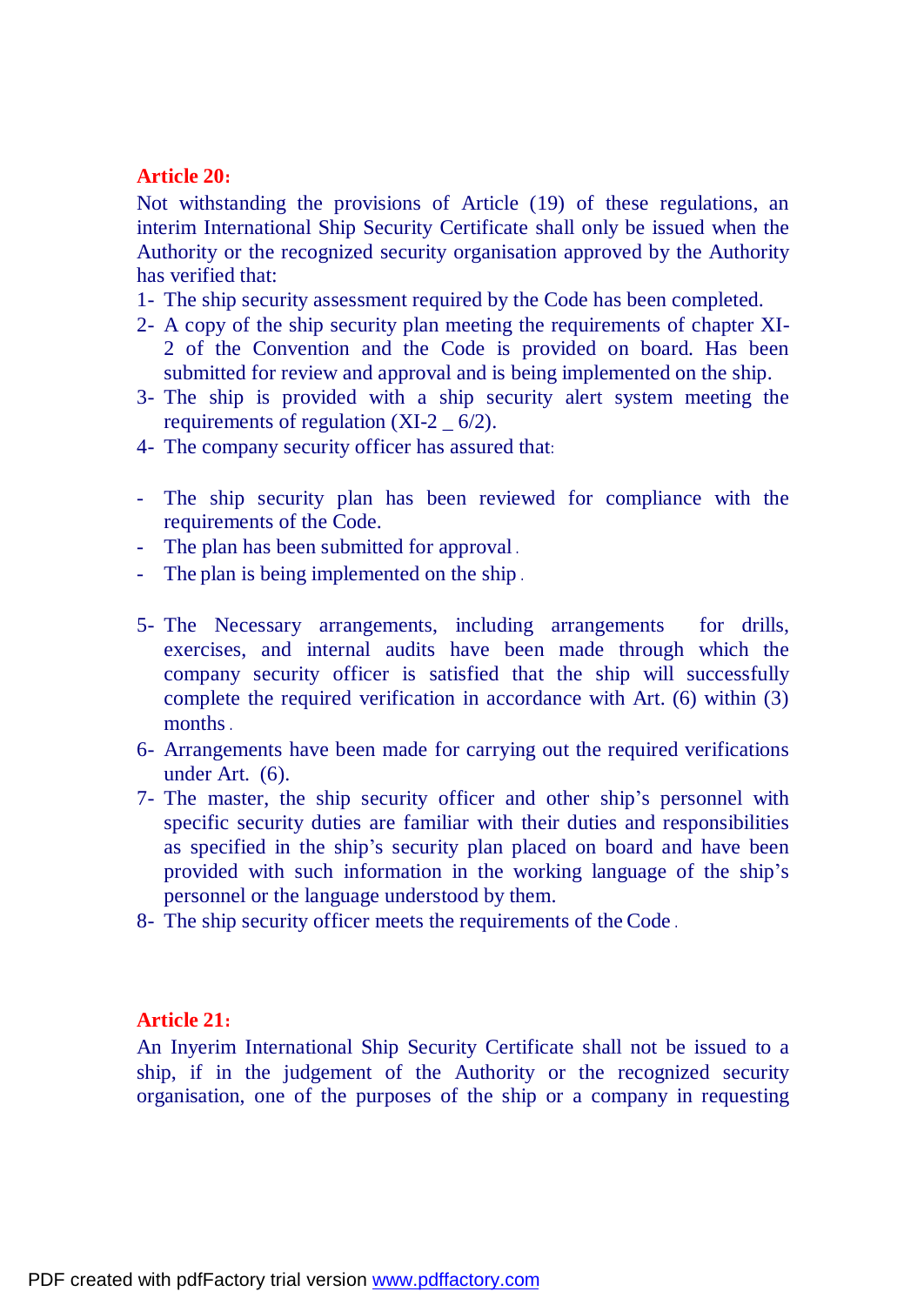such certificate is to avoid full compliance with Chapter ( XI-2) and the Code beyond the period of the initial interim certificate .

# **CHAPTER FIVE PORT FACILITY SECURITY PLAN AND THE SHIP PORT INTERFACE ACTIVITIES**

#### **Article 22:**

Subject to the provisions of Chapters  $(16.2)$  and  $(16.3)$  of part  $(A)$  of the Code, the Authority shall approve and endorse the port facility security plan for each port facility of the Jordanian ports on the basis of a port facility security assessment and adequate for the arrangements made for each security level and the ship/port interface.

#### **Article 23:**

All port facilities at the Jordanian ports shall act upon the security levels set by the Authority in such a manner as to assure the adequate response to all security threats and cause a minimum of interface with, or delay to, passengers, goods or services rendered to ships.

#### **Article 24:**

Security alerts sent from ships within the Jordanian territorial waters shall be received by the port control lovated in the port area which shall notify the concerned personnel in order to take necessary measures to deal with the threat level as required and give necessary guidance accordingly.

#### **CHAPTER SIX THE RESPONSIBILITY OF THE COMPANY**

#### **Article 25:**

The company shall ensure that the ship security plan contains a clear statement emphasizing the master's authority and responsibility to activate the ship security plan and make decisions with respect to safety and security of the ship and to request the assistance of the company or the concerned Authority in the territorial waters of the closest coastal state in which the ship is located.

#### **Article 26:**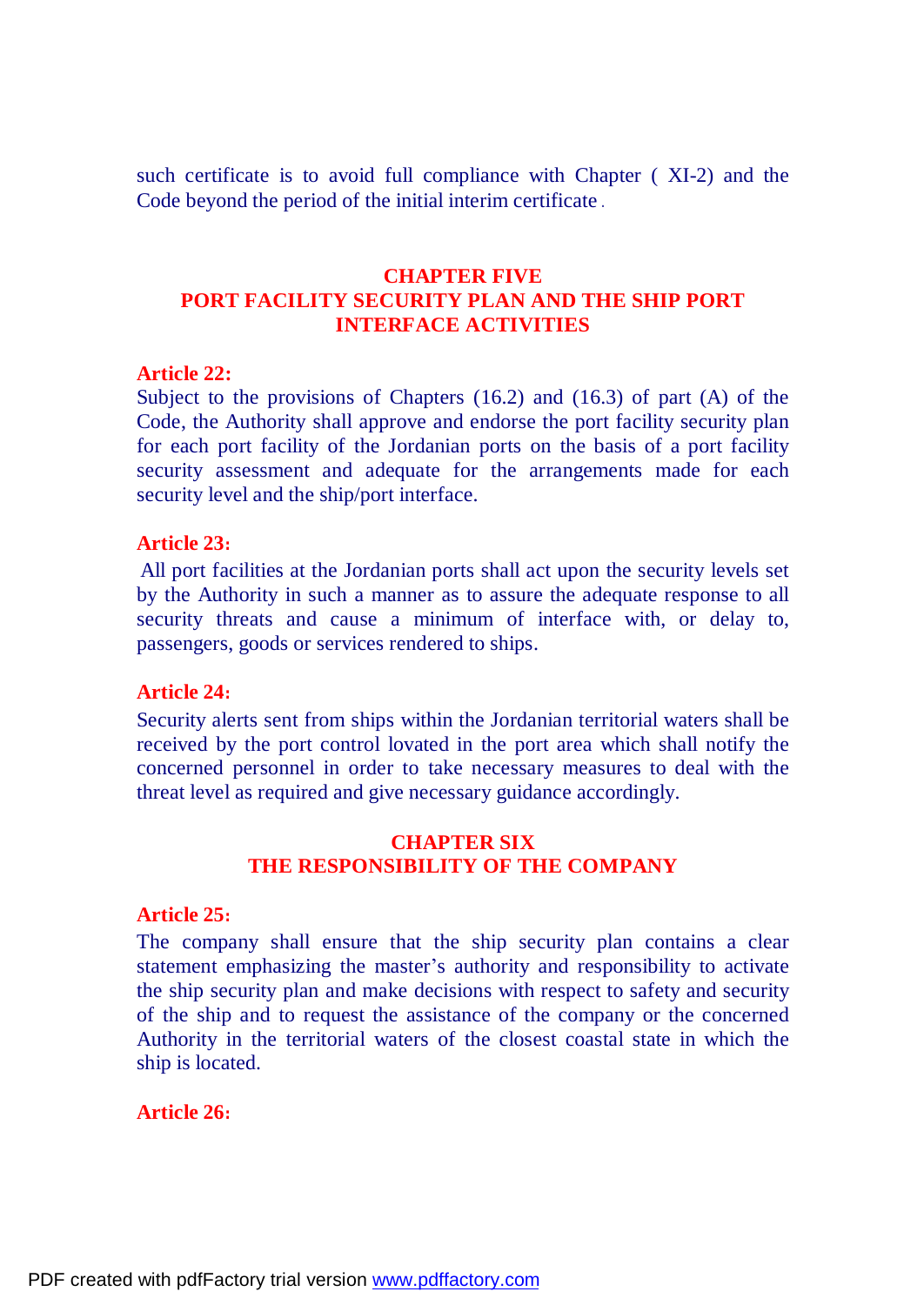The company shall ensure that the comoany security officer, the master and the ship security officer are given the necessary supportto fulfil the duties and responsibilities to activate the ship security plan and in accordance with the Convention and the Code.

#### **Article 27:**

The companies responsible for the operation or management of the ship flying the Jordanian flag shall designate a company security officer for each ship in accordance with the provisions of the Convention and the Code and shall ensure the following:

- 1- Setting up a ship security plan for each ship as specified by the Convention and the Code.
- 2- Ensuring that all personnel employed on board their ships do not pose any security threat to the ship or port facilities it calls and these personnel carry identification cards with them.
- 3- Ensuring that their ships are adequately manned in accordance with the safe manning requirements in a way that ensures the right activation of the security plan and that the the newly appointed sailors are subjected to acquaintance and orientation courses.
- 4- Ensuring adequate awareness of the crew members of the tasks assigned to them alongwith all arrangements and equipment needed to be carried on board the ship which are necessary to deal with security threats.
- 5- Communicating with the concerned authority to coordinate and specify the mechanism for dealing with security threat levels .
- 6- Ensuring adequate training for all personnel to deal with ship securiy plan requirements .
- 7- Setting up the pecautional measures required for the security of goods and containers and supervising the personnel responsible for loading operations.
- 8- Enhancing security awareness and vigilance in vulnarable and insecure ports.
- 9- Ensuring effective coordination and communication among crew memebers in case of emergency or declaration of security levels.
- 10- Ensuring that the ship alert system is properly set to the security requirements of the security level in accordance with the Code.

## **Article 28:**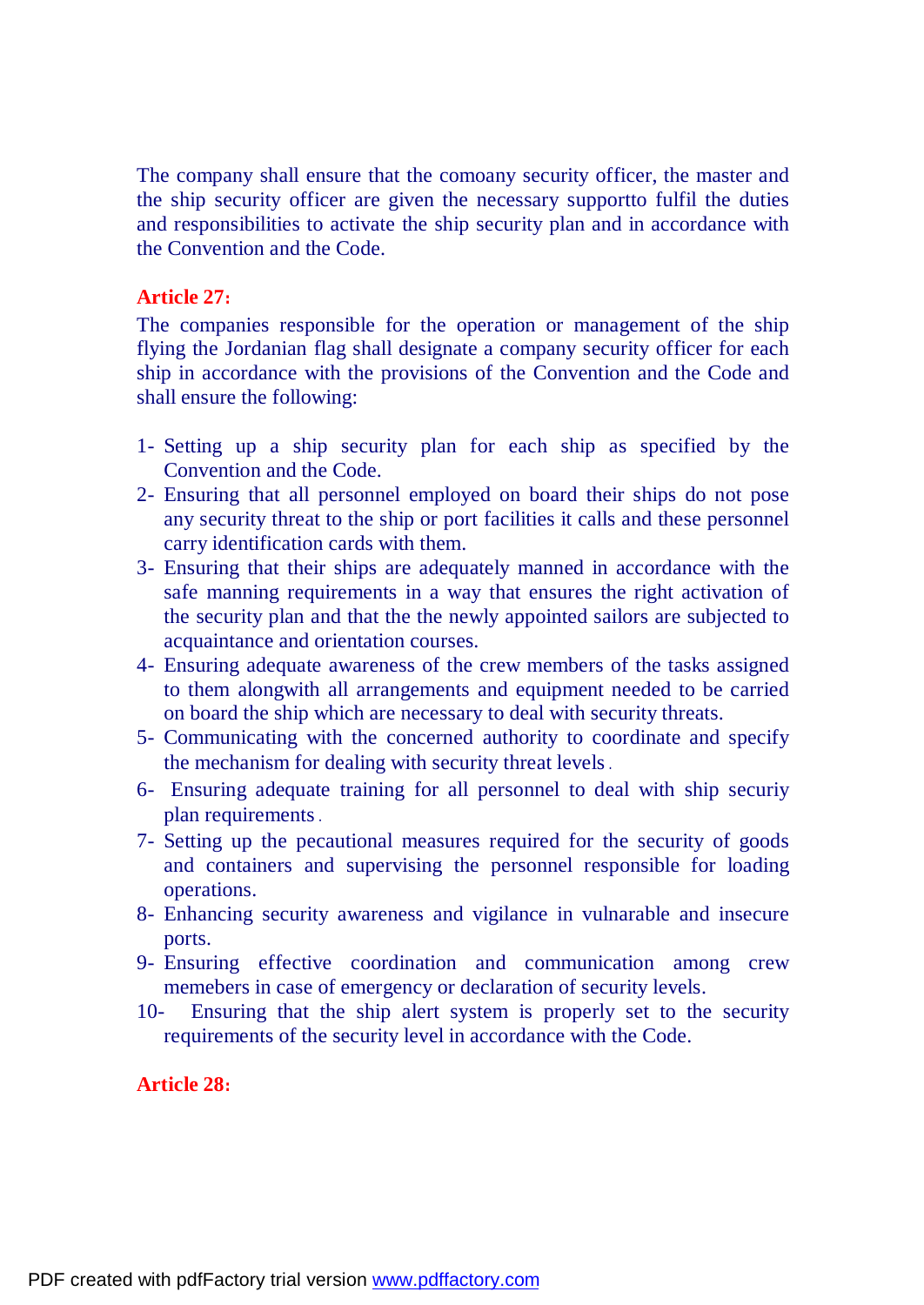Advising the Authority immediately of any deficiencies identified in the maritime security equipment which may cause delay in notification procedures of relevant security levels and any alternative security measures make up for this deficiency.

## **Article 29:**

Companies, masters and crewmembers shall be responsible for dealing with maritime security requirements, safe ship operation, giving written instructions to ship masters and identification of proper procedures required for activation of the ship security plan.

## **Article 30:**

The companies undertake to develop a comprehensive training plan and a training program on board its ships, in phases, for the officers responsible for the implementation of the ship security plan .

## **Article 31:**

The company shall instruct the company security officer and the ships security officers to conduct a ship security training program in coordination with maritime education institutions to accomplish that mission.

## **Article 32:**

The master and the ship security officer shall monitor the proper implementation of the ship security training program, and oversee the performance of the crew for the full activation of the ship security plan .

## **Article 33:**

The records of ship security activities, including training, drills, ship security chart, dangers and relevant comminications, shall be kept electronically and in the working language of the ship with a translation to the English language.

# **CHAPTER SEVEN SHIP CONTROL PROCEDURES**

# **Article 34:**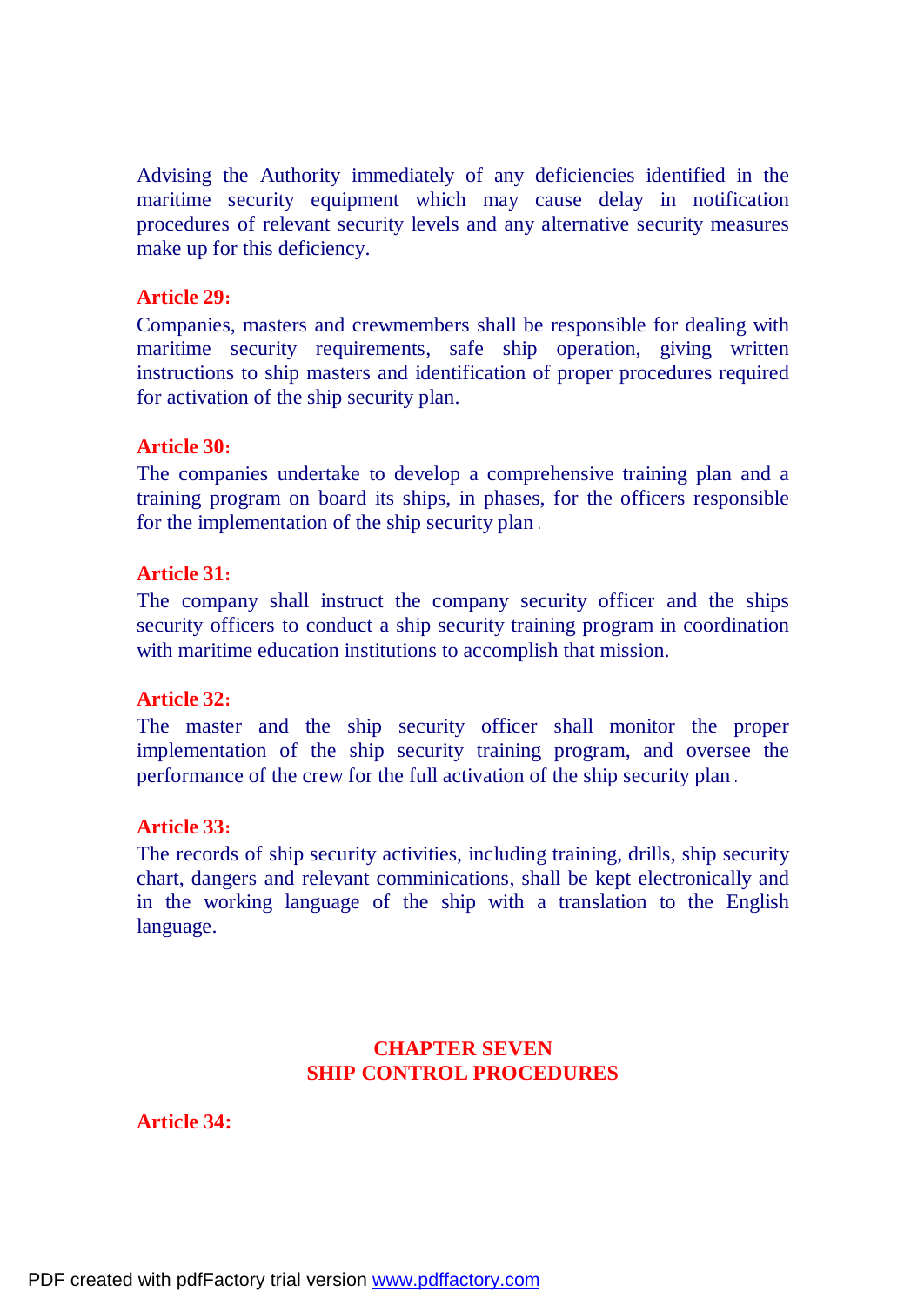Every ship, excluding those mentioned inArticle 4 of these regulations, are subject to control when in the Jordanian ports or territorial waters by port state control officers duly authorized by the Authority to verfy that these ships are in compliance with the rquirements of the Convention and the Code as follows:

- 1- Verifying that there is on board a valid ship security plan, a valid Interim International Ship Security Certificate and that periodical inspections are carried out properly.
- 2- Verifying that there is on board a ship security plan approved by the flag state and carrying the IMO number of the ship.
- 3- Verifying the ability of the crew members to respond to emergency.
- 4- Verifying that an officer has been designated as a ship security officer on board the ship.
- 5- Verifying that all security equipment provided for in the Convention and the Code are available on board the ship.
- 6- The port state control officers duly authorized by the Authority may review the relevant requirements of the ship security plan if they have clear grounds to believe that the ship is not in compliance with the requirements of the Code or any section of it.
- 7- Ships intending to enter the Jordanian territorial watersshould have on board records of the measures taken while visiting a port facility of a state which is not a Contracting Government and a record of the last ten calls at a port facility.
- 8- The port state contol officers duly authorized by the Authority shall have the right to carry out a complete inspection of ships prior to entry to the port facility in response to his own professional judgement or security information passed to them.
- 9- If any deficiencies on the security equipment of the ship were identified and it is not possible to repaire or replace them while in port, the ship may leave the port and complete the required repairs in the next port of call.

# **Article 35:**

If any deficiencies or non-conformities are identified contradicting the provisions of Article (34) above, the duly authorized port state control officer shall send a report of these deficiencies and non-conformities to the Administration which shall notify the master, the consulate of the flag state or its diplomatic representative or the Administration accordingly to take the necessary action. Otherwise, the Officer shall have the right to prevent the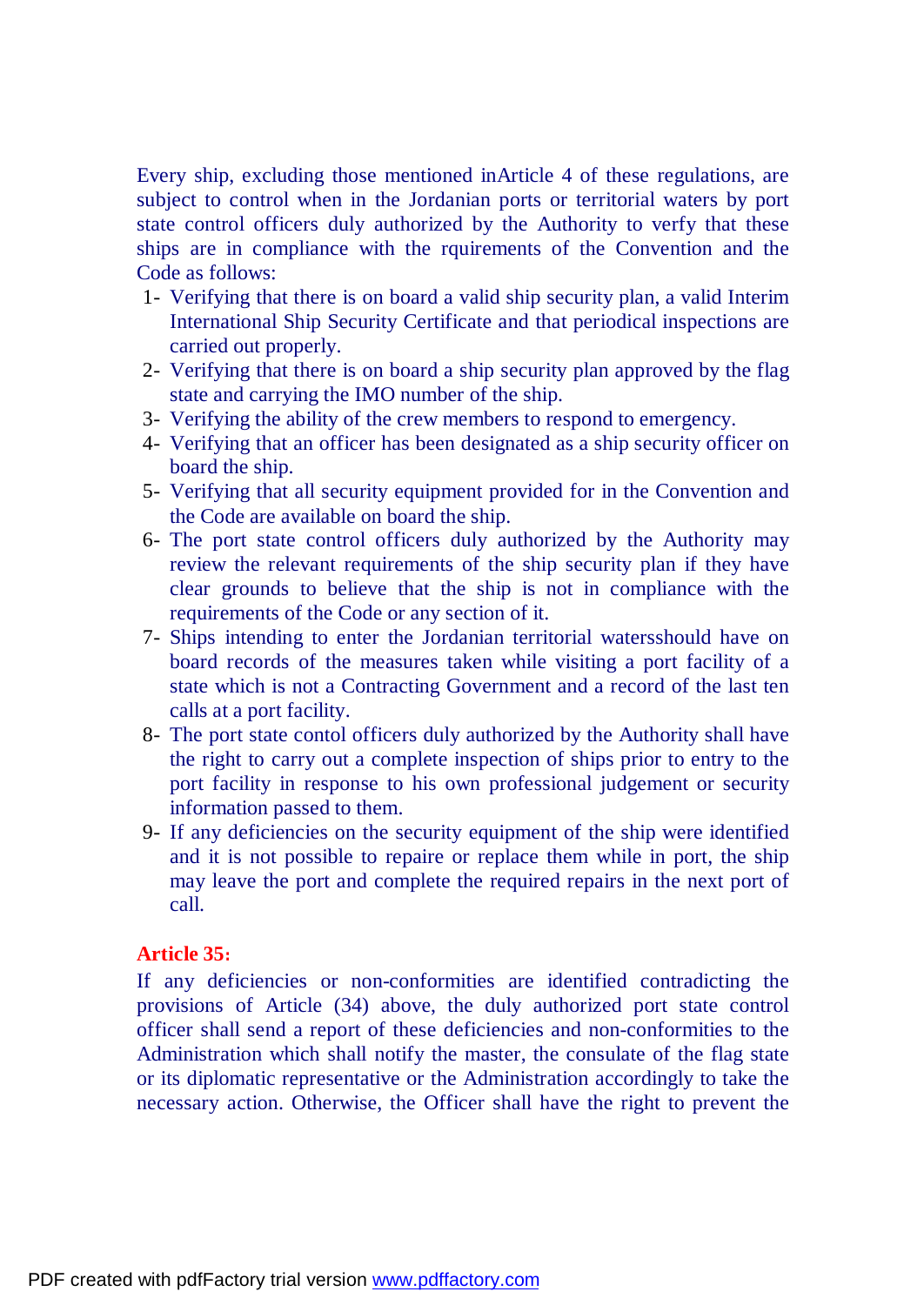ship from entering the Jordanian territorial watersn or detain it and impose a fine in accordance with the prevailing laws.

# **Article 36::**

Control and compliance measures in the Jordanian territorial waters shall include ensuring that the ships comply with all of the requirements of these regulations, the Code and the Convention as follows:

- 1- All relevant security documents are valid and available on board in accordance with the requirements of these regulations, the Code and the Convention.
- 2- All relevant security equipment are available on board the ship in accordance with the requirements of these regulations, the Code and the Convention.
- 3- The ship hull and the ship equipment are are working properly and meet the safety and security requirements necessary for the ship's crew, the passengers and the port facilities it intends to call. Ships flying the flags of Non-contracting Governments do not enjoy a favourable treatment in comparison with the ships flying the flags of Contracting Governments.

# **Article 37:**

Upon evidence or reliable information arising from the other sources, the Authority shall instruct the duly authorized port state control officer to inspect the concerned in the following cases:

- 1- Evidence from a review of the certificate that it is not valid or it has expired, or an evidence or reliable information that serious deficiencies exist in the security equipment, documentation or arrangements required by chapter XI-2 and part A of the Code.
- 2- Receipt of a report or complaint which, in the professional judgement of the duly authorized officer, contains reliable information clearly indicating that the ship does not comply with the requirements of chapter XI-2 and part A of the Code.
- 3- Evidence or information gained by a duly authorized officer using professional judgement that the master or ship's personnel is not familiar with essential shipboard security procedures or cannot carry out drills related to the security of the ship or that such procedures or drills have not been carried out.